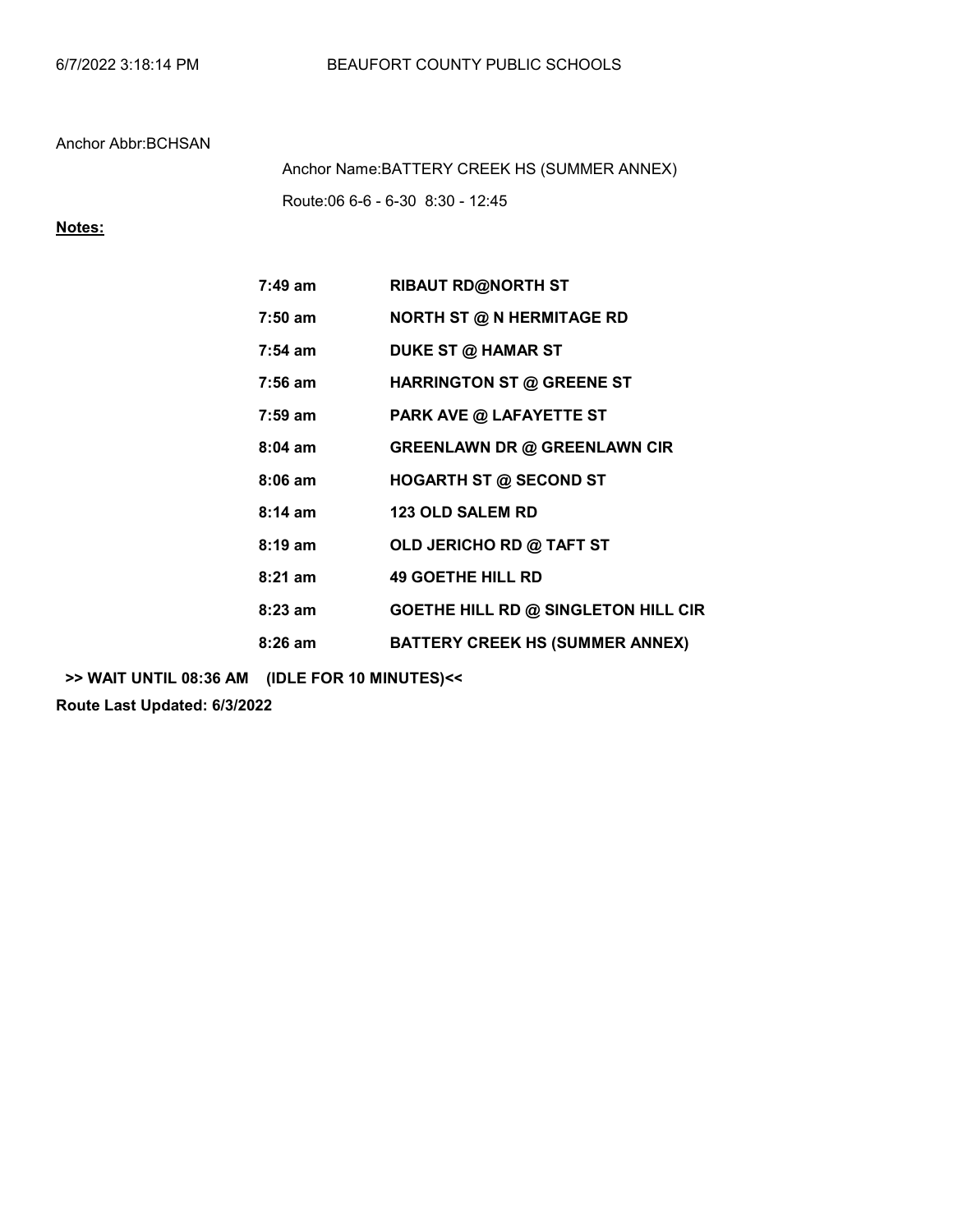Route:06PM 6-6 - 6-30 8:30 - 12:45 Anchor Name:BATTERY CREEK HS (SUMMER ANNEX)

# Notes:

|                        | 12:35 pm                                      | <b>BATTERY CREEK HS (SUMMER ANNEX)</b> |
|------------------------|-----------------------------------------------|----------------------------------------|
| >> WAIT UNTIL 12:50 PM | (IDLE FOR 15 MINUTES)<<<br>$12:50 \text{ pm}$ | <b>BATTERY CREEK HS (SUMMER ANNEX)</b> |
|                        | 12:52 pm                                      | GOETHE HILL RD @ SINGLETON HILL CIR    |
|                        | 12:54 pm                                      | <b>49 GOETHE HILL RD</b>               |
|                        | $12:56 \text{ pm}$                            | OLD JERICHO RD @ TAFT ST               |
|                        | $1:02$ pm                                     | <b>123 OLD SALEM RD</b>                |
|                        | $1:09$ pm                                     | <b>HOGARTH ST @ SECOND ST</b>          |
|                        | $1:13$ pm                                     | <b>NORTH ST @ N HERMITAGE RD</b>       |
|                        | $1:16$ pm                                     | DUKE ST @ HAMAR ST                     |
|                        | $1:18$ pm                                     | <b>HARRINGTON ST @ GREENE ST</b>       |
|                        | $1:22$ pm                                     | <b>PARK AVE @ LAFAYETTE ST</b>         |
|                        | $1:26$ pm                                     | <b>GREENLAWN DR @ GREENLAWN CIR</b>    |
|                        | $1:28$ pm                                     | <b>1402 GREENLAWN DR</b>               |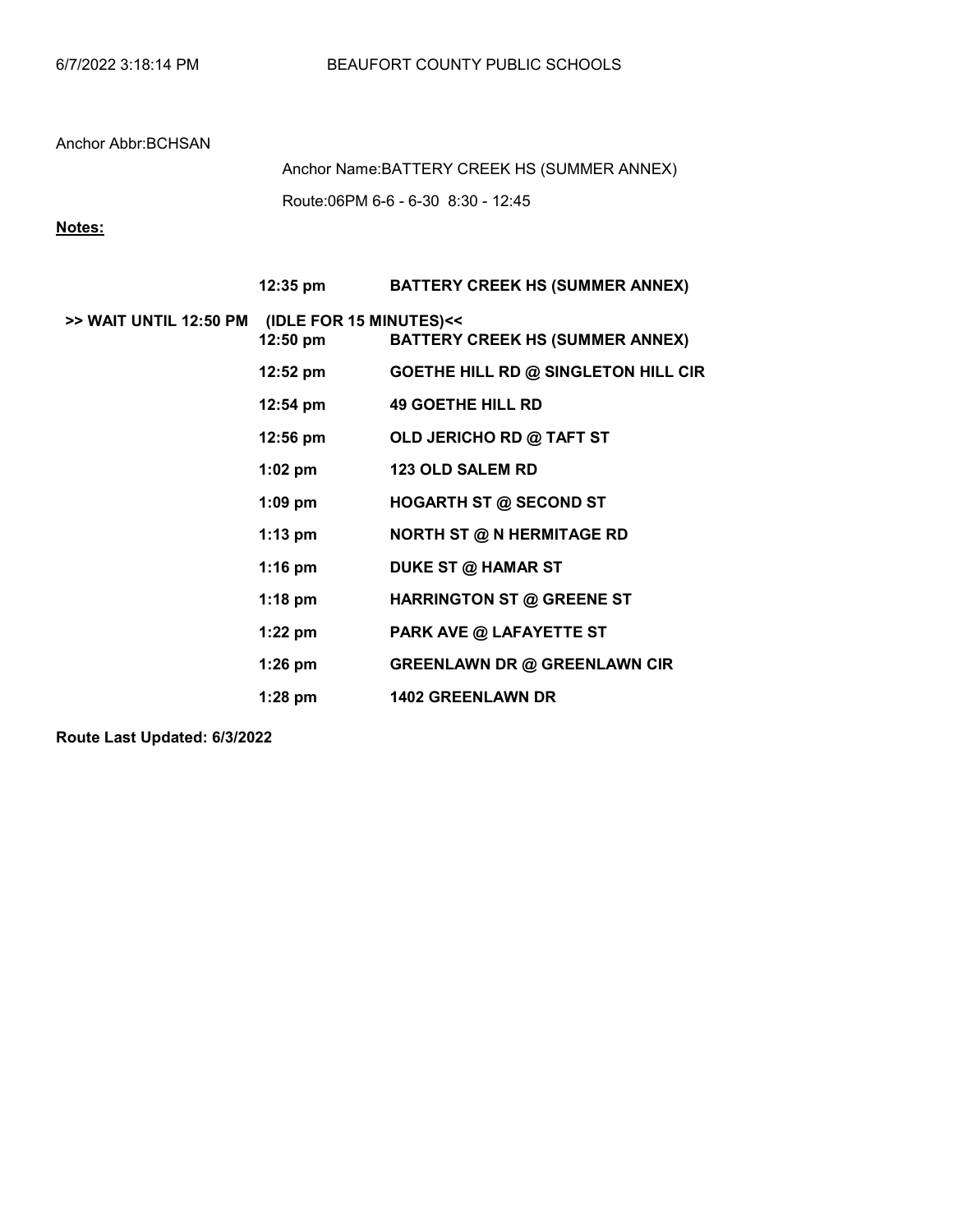Route:07 6-6 - 6-30 8:30 - 12:45 Anchor Name:BATTERY CREEK HS (SUMMER ANNEX)

# Notes:

| $7:48$ am         | SHANKLIN DR@INDEPENDENT TRAILER PARK   |
|-------------------|----------------------------------------|
| $7:55$ am         | <b>317 SHANKLIN RD</b>                 |
| $7:58$ am         | <b>BAY PINES RD @ DUSTY CIR</b>        |
| $8:02$ am         | <b>MURRAY DR @ BLACKBURN PIERCE DR</b> |
| $8:14 \text{ am}$ | <b>COUNTY SHED RD @ KENNEDY CIR</b>    |
| $8:23$ am         | <b>BROAD RIVER BLVD @ GLAZE DR</b>     |
| $8:26$ am         | <b>BATTERY CREEK HS (SUMMER ANNEX)</b> |

>> WAIT UNTIL 08:36 AM (IDLE FOR 10 MINUTES)<<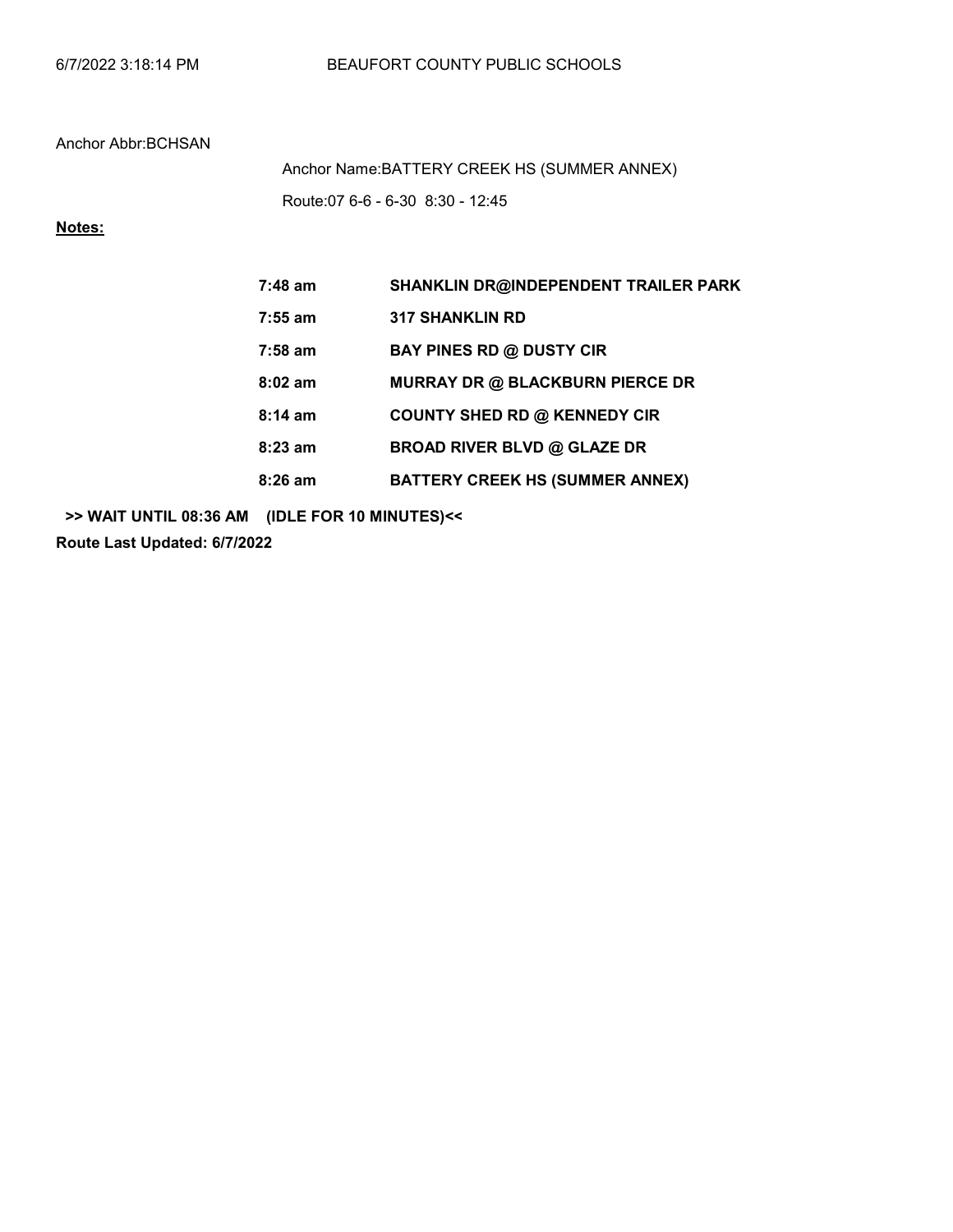Route:07PM 6-6 - 6-30 8:30 - 12:45 Anchor Name:BATTERY CREEK HS (SUMMER ANNEX)

# Notes:

|                        | $12:35 \text{ pm}$                            | <b>BATTERY CREEK HS (SUMMER ANNEX)</b>      |
|------------------------|-----------------------------------------------|---------------------------------------------|
| >> WAIT UNTIL 12:50 PM | (IDLE FOR 15 MINUTES)<<<br>$12:50 \text{ pm}$ | <b>BATTERY CREEK HS (SUMMER ANNEX)</b>      |
|                        | $12:52 \text{ pm}$                            | <b>BROAD RIVER BLVD @ GLAZE DR</b>          |
|                        | $1:00$ pm                                     | <b>COUNTY SHED RD @ KENNEDY CIR</b>         |
|                        | $1:13$ pm                                     | <b>MURRAY DR @ BLACKBURN PIERCE DR</b>      |
|                        | $1:17$ pm                                     | <b>BAY PINES RD @ DUSTY CIR</b>             |
|                        | $1:19$ pm                                     | <b>317 SHANKLIN RD</b>                      |
|                        | $1:26$ pm                                     | <b>SHANKLIN DR@INDEPENDENT TRAILER PARK</b> |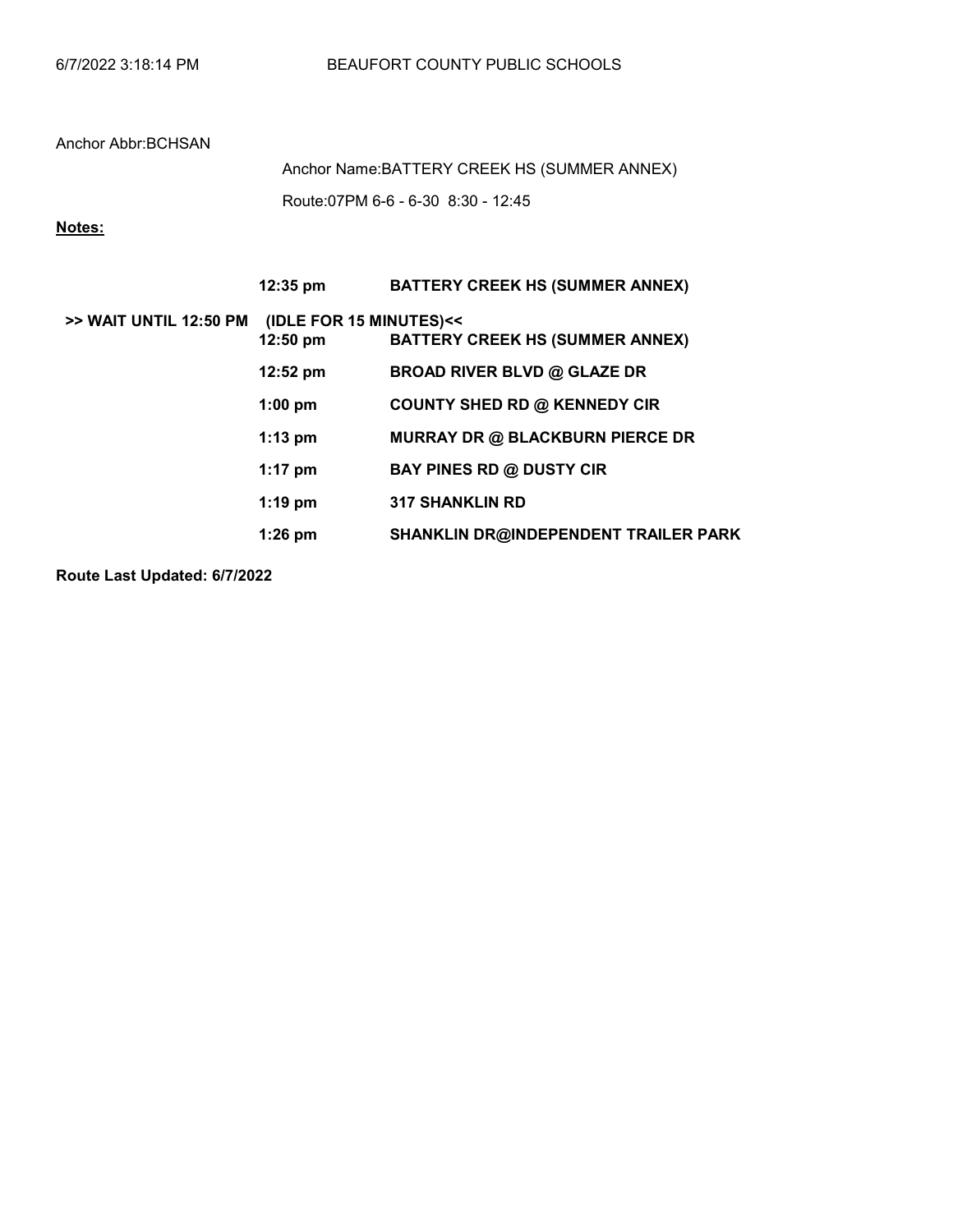Route:08 6-6 - 6-30 8:30 - 12:45 Anchor Name:BATTERY CREEK HS (SUMMER ANNEX)

## Notes:

| $7:16$ am         | MINK POINT BLVD@MINK POINT PARK-OUT       |
|-------------------|-------------------------------------------|
| $7:20$ am         | PINE MARTIN RD @ OTTER CIR                |
| $7:25$ am         | MINK POINT BLVD @ HURON DR                |
| $7:26$ am         | PARRIS ISLAND GTWY @ ST PAULS CHURCH RD   |
| $7:27$ am         | 482 PARRIS ISLAND GTWY @ TAYLOR'S RENTALS |
| $7:28$ am         | PARRIS ISLAND GTWY @ BONAIRE CIR N        |
| $7:29 \text{ am}$ | <b>PARRIS ISLAND GTWY @ WINSOR RD</b>     |
| $7:36$ am         | <b>399 BROAD RIVER DR</b>                 |
| $7:52$ am         | CHILAU DR @ GUAM CIR                      |
| $8:06$ am         | <b>MARINA BLVD @ WAYSIDE LN</b>           |
| $8:08$ am         | MIDTOWN DR @ SHELL POINT APARTMENTS DR    |
| $8:11$ am         | PARRIS ISLAND GTWY @ CASWELL AVE          |
| $8:15$ am         | <b>CLYDESDALE CIR @ QUARTER HORSE RD</b>  |
| $8:19$ am         | PARRIS ISLAND GTWY @ HORTON RD            |
| $8:23$ am         | PARRIS ISLAND GTWY @ AMBROSE RUN          |
| $8:26$ am         | <b>BATTERY CREEK HS (SUMMER ANNEX)</b>    |

>> WAIT UNTIL 08:36 AM (IDLE FOR 10 MINUTES)<<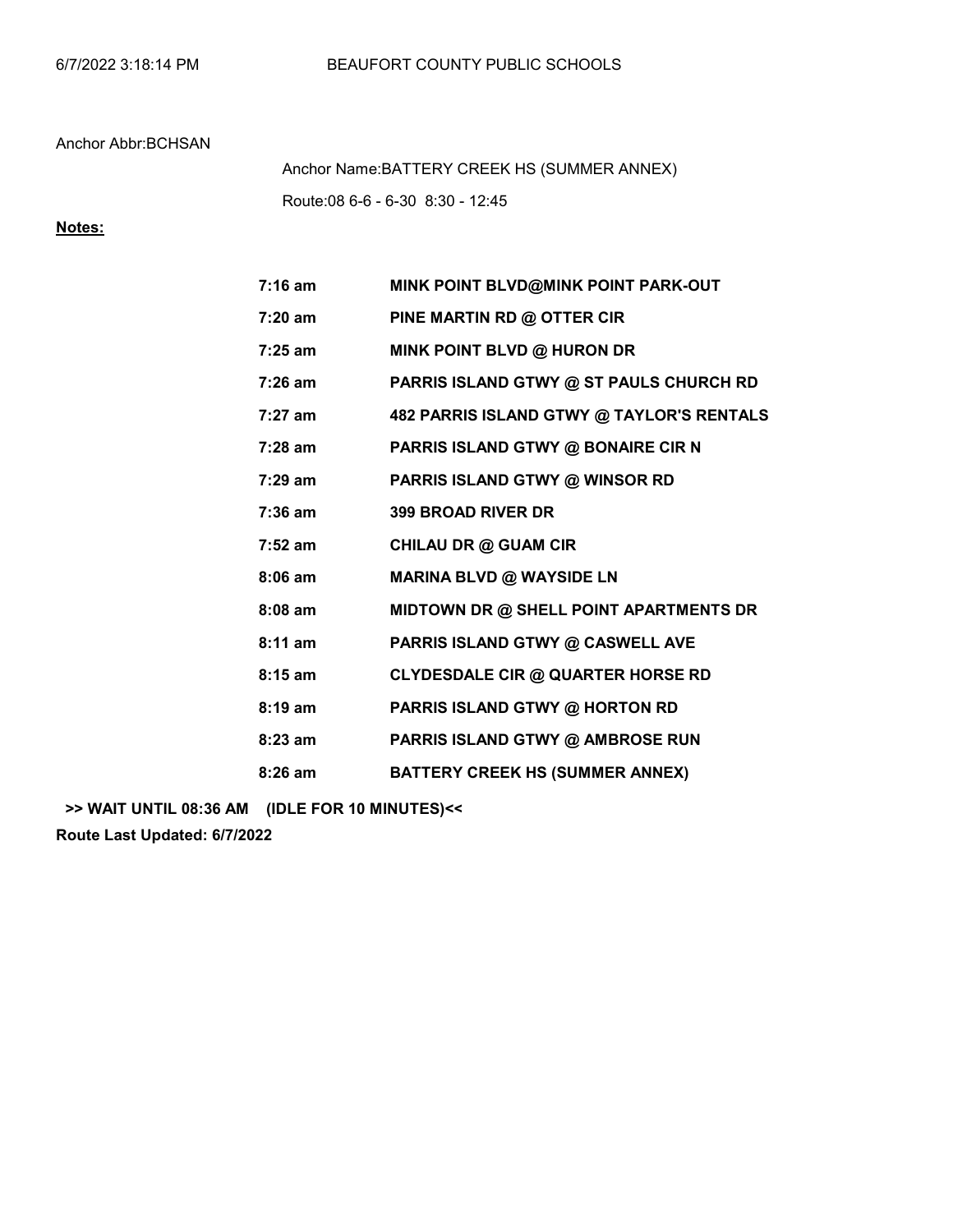Route:08PM 6-6 - 6-30 8:30 - 12:45 Anchor Name:BATTERY CREEK HS (SUMMER ANNEX)

## Notes:

|                                                | 12:35 pm   | <b>BATTERY CREEK HS (SUMMER ANNEX)</b>    |
|------------------------------------------------|------------|-------------------------------------------|
| >> WAIT UNTIL 12:50 PM (IDLE FOR 15 MINUTES)<< | $12:50$ pm | <b>BATTERY CREEK HS (SUMMER ANNEX)</b>    |
|                                                | 12:54 pm   | OLD JERICHO RD @ TAP                      |
|                                                | $12:55$ pm | PARRIS ISLAND GTWY @ AMBROSE RUN          |
|                                                | $12:59$ pm | <b>CLYDESDALE CIR @ QUARTER HORSE RD</b>  |
|                                                | $1:02$ pm  | PARRIS ISLAND GTWY @ ST PAULS CHURCH RD   |
|                                                | $1:02$ pm  | 482 PARRIS ISLAND GTWY @ TAYLOR'S RENTALS |
|                                                | $1:03$ pm  | PARRIS ISLAND GTWY @ BONAIRE CIR N        |
|                                                | $1:04$ pm  | PARRIS ISLAND GTWY @ WINSOR RD            |
|                                                | $1:12$ pm  | <b>399 BROAD RIVER DR</b>                 |
|                                                | $1:27$ pm  | <b>CHILAU DR @ GUAM CIR</b>               |
|                                                | $1:42$ pm  | <b>MARINA BLVD @ WAYSIDE LN</b>           |
|                                                | $1:43$ pm  | MIDTOWN DR @ SHELL POINT APARTMENTS DR    |
|                                                | $1:46$ pm  | PARRIS ISLAND GTWY @ CASWELL AVE          |
|                                                | $1:49$ pm  | MINK POINT BLVD @ HURON DR                |
|                                                | $1:54$ pm  | OTTER CIR @ PINE MARTIN RD                |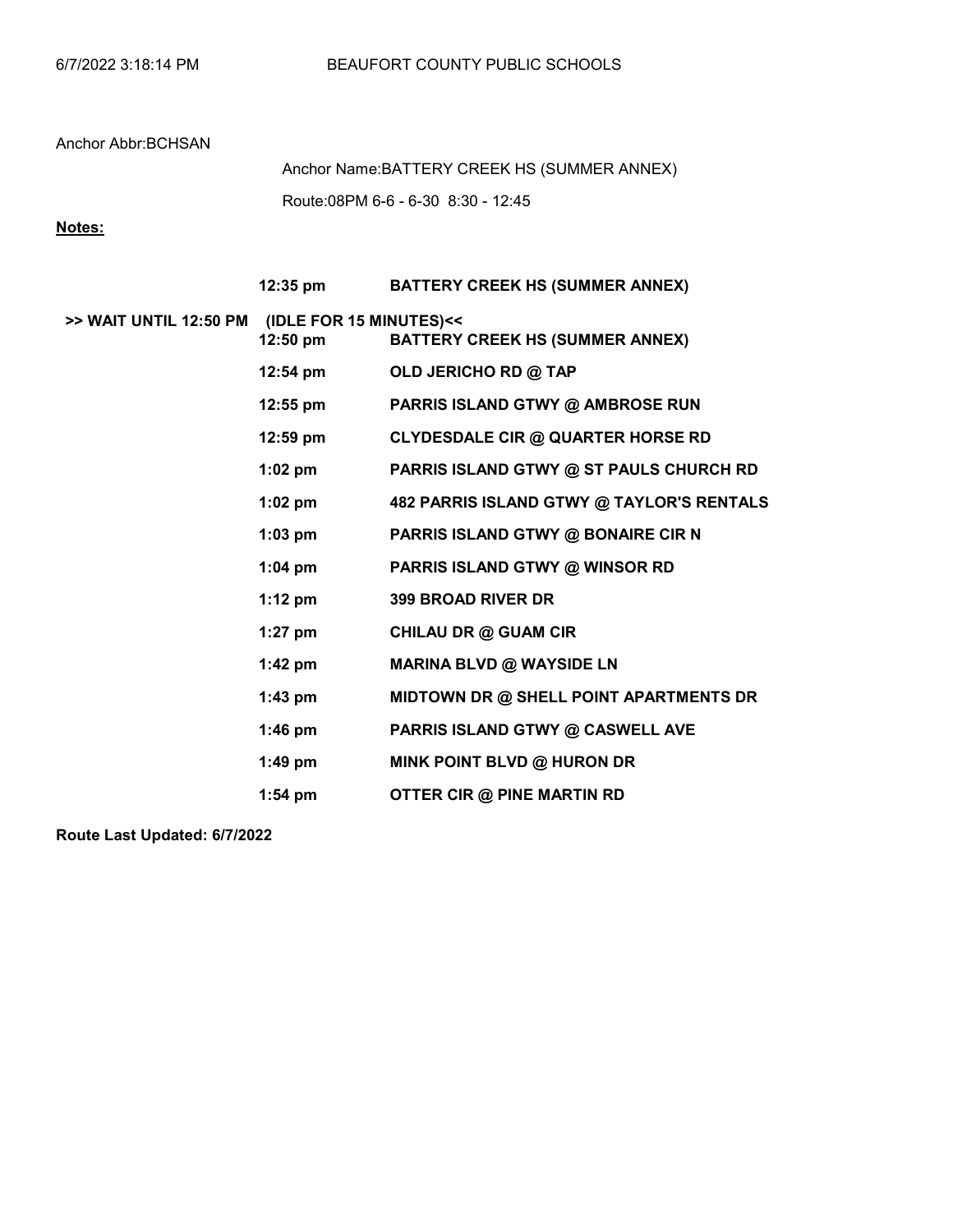Route:09 6-6 - 6-30 8:30 - 12:45 Anchor Name:BATTERY CREEK HS (SUMMER ANNEX)

## Notes:

| 7:27 am           | JOE FRAZIER RD@CHEROKEE FARMS RD@OAK GROVE CI   |
|-------------------|-------------------------------------------------|
| $7:28$ am         | JOE FRAZIER RD @ ADAMS WAY                      |
| 7:29 am           | JOE FRAZIER RD @ TARRA CT                       |
| 7:29 am           | JOE FRAZIER RD @ WELLENA CT                     |
| 7:32 am           | <b>CHEROKEE FARMS RD @ FRANKLIN DR</b>          |
| $7:34$ am         | JOE FRAZIER RD @ PINE OAKS DR                   |
| $7:41$ am         | <b>BROAD RIVER BLVD @ ROBERTS RD</b>            |
| $7:45$ am         | <b>BROAD RIVER @ RIVERCHASE BLVD (THE OAKS)</b> |
| $7:48$ am         | 337 SAVANNAH HWY (PARC APTS)                    |
| $7:51$ am         | <b>HICKORY ST @ DOGWOOD ST</b>                  |
| 7:57 am           | <b>GROBER HILL RD @ PORT ROYAL APTS</b>         |
| $8:05$ am         | <b>CASTLE ROCK RD @ WINDSONG RD</b>             |
| 8:10 am           | SALUDA WAY @ BRASSTOWN WAY                      |
| $8:14 \text{ am}$ | <b>ABBERLY POINTE APTS</b>                      |
|                   | >> TURN AROUND AT <<                            |
| $8:18$ am         | <b>GOETHE HILL RD @ COLONIAL AVE</b>            |
| $8:20$ am         | <b>COLONIAL AVE @ FREDERICK DR</b>              |
| $8:25$ am         | <b>BATTERY CREEK HS (SUMMER ANNEX)</b>          |
|                   |                                                 |

>> WAIT UNTIL 08:35 AM (IDLE FOR 10 MINUTES)<<